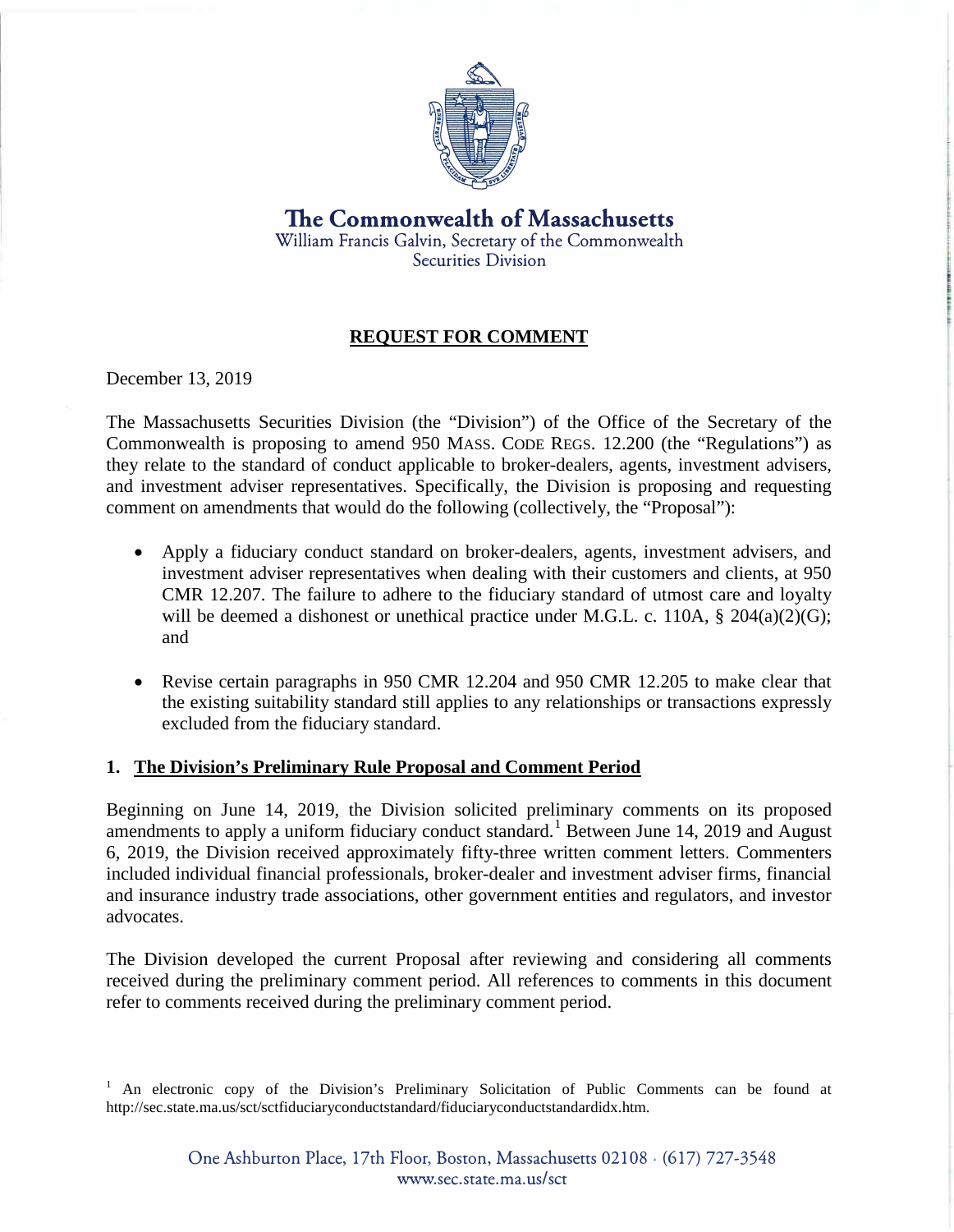### **2. The Fiduciary Conduct Standard in the Proposal is Necessary in the Public Interest and for the Protection of Investors**

Investment advisers and investment adviser representatives have long been subject to fiduciary duties of care and loyalty to their clients under federal and state securities laws. As fiduciaries, investment advisers and investment adviser representatives must put their clients' interests first and act in accordance with the duties of utmost care and loyalty. However, broker-dealers and agents have been permitted to provide, and hold themselves out as providing, trusted advice while not being held to the same fiduciary standard.

The need for a uniform fiduciary conduct standard applicable to all investment advice has been recognized for many years. In section 913 of the 2010 Dodd-Frank Wall Street Reform and Consumer Protection Act ("Dodd-Frank"), Congress expressly authorized the U.S. Securities and Exchange Commission (the "SEC") to establish a fiduciary duty for broker-dealers and their agents that was "the same as the standard of conduct applicable to an investment adviser."<sup>[2](#page-1-0)</sup> A key aspect of the Congressional mandate was that all financial professionals need to make recommendations and provide advice "without regard to [their own] financial or other interest[.]"<sup>[3](#page-1-1)</sup> In 2011, the SEC's Section 913 Study, conducted pursuant to Dodd-Frank, specifically recommended that broker-dealers be held to the same fiduciary standard as investment advisers when providing advice.<sup>[4](#page-1-2)</sup>

In spite of the clear recommendation of the SEC staff, the SEC's final Regulation Best Interest ("Reg BI") release and rulemaking (June [5](#page-1-3), 2019)<sup>5</sup> fails to establish a strong and uniform fiduciary standard. Reg BI sets ambiguous requirements for how longstanding and harmful conflicts in the securities industry must be addressed. Further, Reg BI is overly focused on complicated disclosures, and permits the continuation of harmful practices such as sales quotas and broad-based sales contests. In many instances, it appears that the mitigation of conflicts required under Reg BI can be accomplished through disclosure alone.<sup>[6](#page-1-4)</sup>

This approach contradicts years of data and will not protect investors from harmful conflicts. The empirical studies supporting the 2008 RAND Report found that investors were fundamentally

<span id="page-1-0"></span><sup>&</sup>lt;sup>2</sup> Dodd-Frank Wall Street Reform and Consumer Protection Act ("Dodd-Frank"), Pub. L. No. 111-203, § 913(g), 124 Stat. 1376, 1828 (2010).<br><sup>3</sup> Dodd-Frank, § 913(g)(2) (codified at 15 U.S.C. § 80b-11(g)).

<span id="page-1-2"></span><span id="page-1-1"></span><sup>&</sup>lt;sup>4</sup> Study on Investment Advisers and Broker-Dealers as Required by Section 913 of the Dodd-Frank Wall Street Reform and Consumer Protection Act (January 2011) at page (v):

The Commission should exercise its rulemaking authority to implement the *uniform fiduciary standard of conduct for broker-dealers and investment advisers when providing personalized investment advice about securities to retail customers*. Specifically, the Staff recommends that the uniform fiduciary standard of conduct established by the Commission should provide that: 'the standard of conduct for all brokers, dealers, and investment advisers, when providing personalized investment advice about securities to retail customers (and such other customers as the Commission may by rule provide), shall be to act in the best interest of the customer without regard to the financial or other interest of the broker, dealer, or investment adviser providing the

advice.' (Emphasis added.)<br><sup>5</sup> <https://www.sec.gov/rules/final/2019/34-86031.pdf><br><sup>6</sup> <https://www.sec.gov/rules/final/2019/34-86032.pdf>

<span id="page-1-4"></span><span id="page-1-3"></span>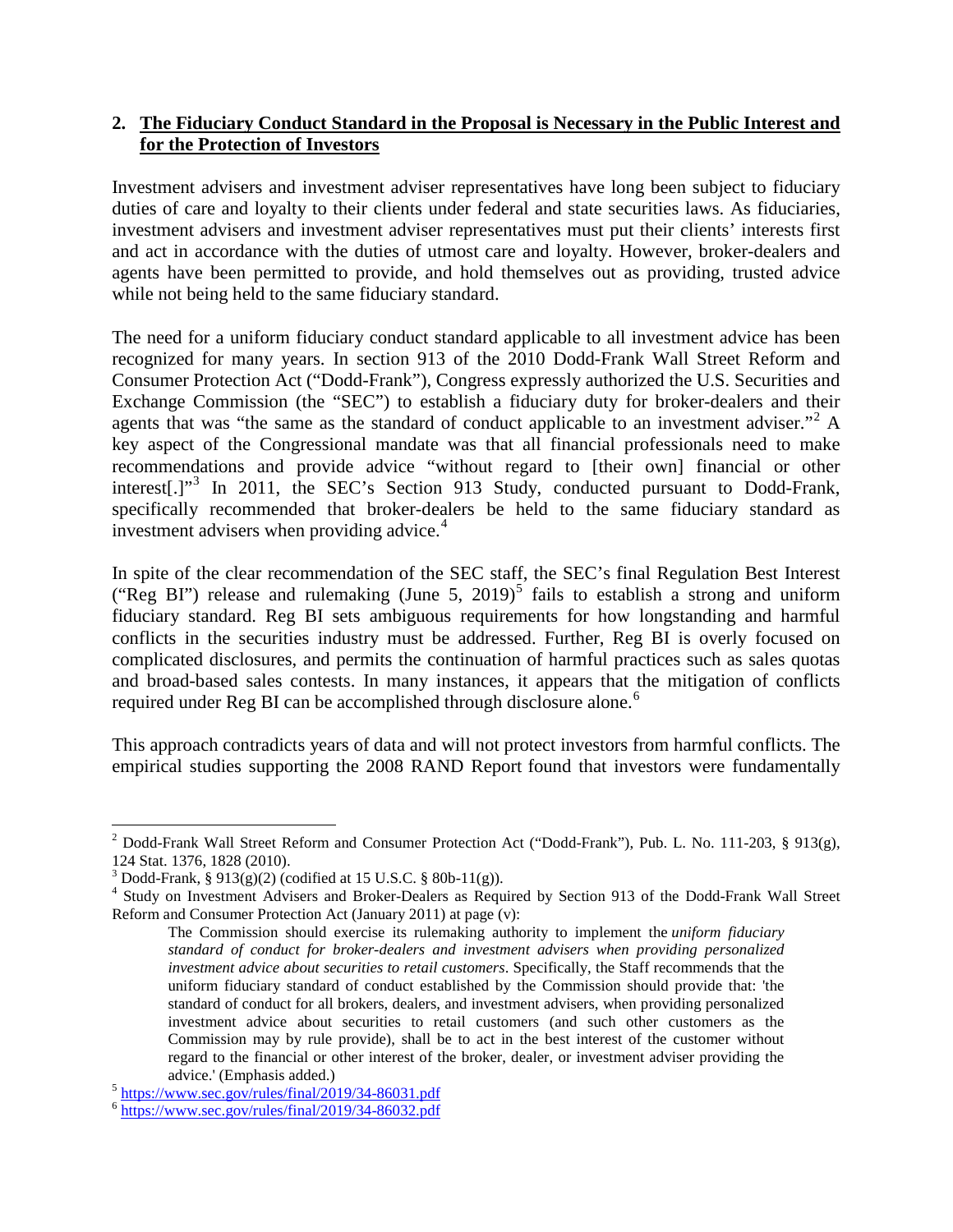confused about the differences between broker-dealers and investment advisers.<sup>[7](#page-2-0)</sup> A key finding of the 2008 RAND Report is that most investors mistakenly believed the intermediary (whether it was a broker-dealer or an investment adviser) was acting in the investor's best interest.<sup>[8](#page-2-1)</sup> That 2008 RAND Report also found that disclosures do not help protect or inform investors of conflicts because they are not easily understandable and are often delivered too late to make a difference.<sup>[9](#page-2-2)</sup> That report concluded that investors typically do not have the education and background to understand and effectively use disclosures such as the current Form ADV, Part 2. While disclosure can be helpful to some investors, it cannot replace a clear fiduciary standard.

During the preliminary comment period, several commenters expressed their opinions that the Division should postpone or refrain from taking action to establish a uniform fiduciary conduct standard. After careful consideration of these comments, the Division does not find these arguments persuasive.

## A. Preliminary Comments That the Division Should Refrain From Establishing a Uniform Fiduciary Standard

Several commenters wrote that the Division should defer to Reg BI. Some of these commenters argued that the SEC's rulemaking strikes the proper balance between investor protection and preserving "choice" and "access." Others argued that the Proposal would create a "patchwork" or  $\alpha$  "regulatory labyrinth."<sup>[10](#page-2-3)</sup>

# i. Preliminary Comments That the Division Should Defer to the Reg BI

As explained above, the Division believes that Reg BI fails to provide investors the protection they need from harmful conflicts of interest. The critical term "best interest" is not defined in Reg BI, and the rule focuses far too heavily on disclosure through Form CRS. In many cases, it appears that compliance with Reg BI may be accomplished primarily or exclusively via disclosure. However, the 2008 RAND Report found that disclosure is of questionable value to investors in trying to evaluate conflicts of interest.<sup>[11](#page-2-4)</sup> In any event, disclosure is the second-best option relative to eliminating the impact of conflicts. A fiduciary standard is necessary to ensure that financial advice be based on what is best for investors.

Some commenters wrote that a fiduciary standard would effectively restrict investor choice and access to products and services by increasing the cost of advice. The Division does not agree that the Proposal is likely to have a significant negative impact on investor choice of, or access to, quality advice, products, and services. When preserving "choice" means preserving the option to choose opaque, poorly-understood products that are sold via heavily conflicted advice, the benefits of such "choice" are illusory. There is no room for "you get what you pay for" when it

<span id="page-2-0"></span> $^7$  Angela A. Hung et al., Investor and Industry Perspectives on Investment Advisers and Broker-Dealers ("RAND Report") 19 (2008) (stating that "the line between investment adviser and broker-dealers has become further blurred, as much of the recent marketing by broker-dealers focuses on the ongoing relationship between the broker and the investor and as brokers have adopted such titles as 'financial advisor' and 'financial manager.'") <sup>8</sup> RAND Report at 19.

<span id="page-2-2"></span><span id="page-2-1"></span><sup>&</sup>lt;sup>9</sup> RAND Report at 19.

<span id="page-2-3"></span><sup>&</sup>lt;sup>10</sup> *See*, *e.g.*, Comment Letter from Insured Retirement Institute ("IRI Letter") (Jul. 26, 2019).<br><sup>11</sup> RAND Report at 19.

<span id="page-2-4"></span>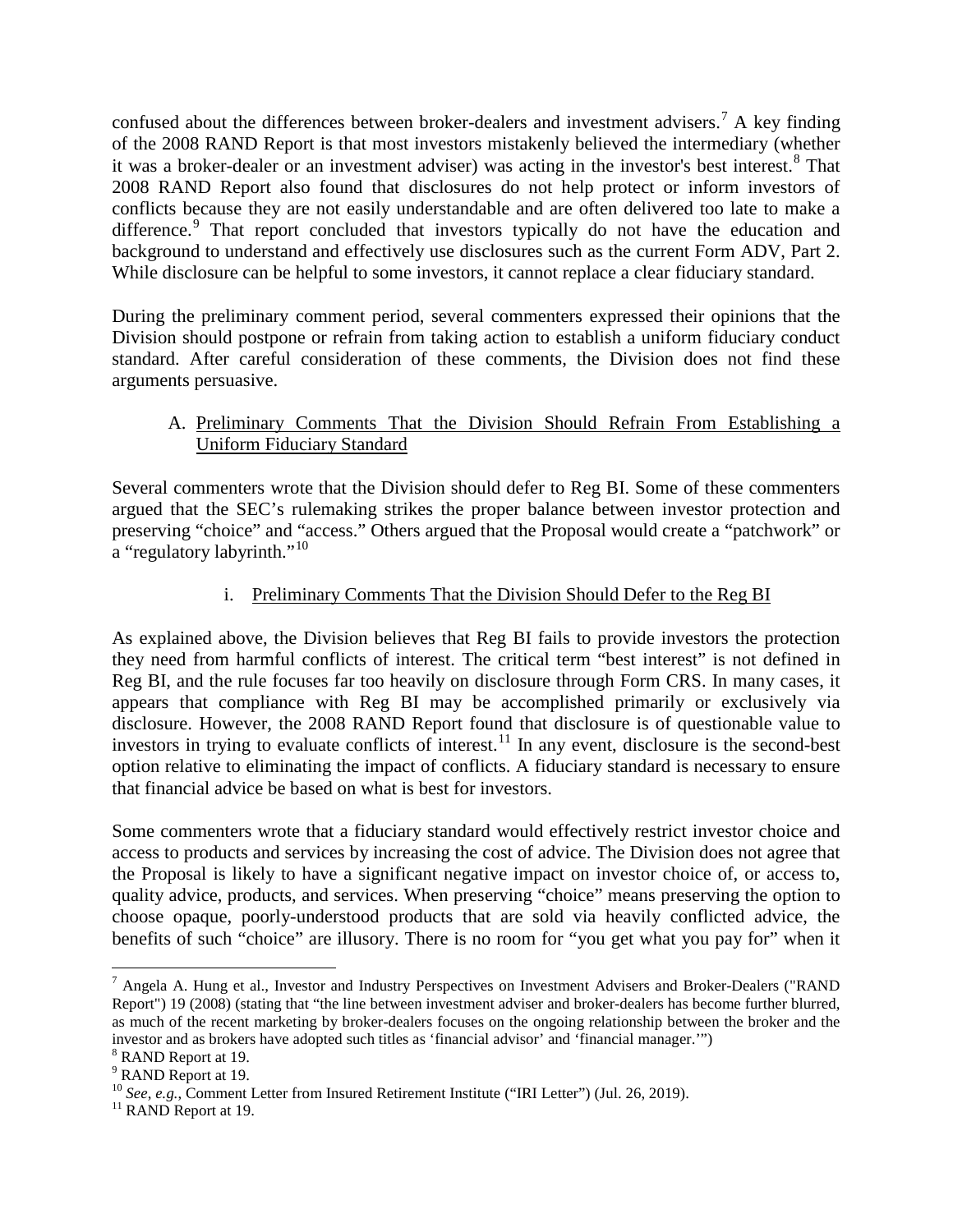comes to the quality and integrity of investment advice. Further, as explained in more detail below, the Proposal enhances the quality of advice in the transactional, episodic brokerage model without imposing any new ongoing obligations upon those providing it.

## ii. Preliminary Comments That a State Fiduciary Standard Creates a "Regulatory Labyrinth"

The Division's primary responsibility is to investors in Massachusetts. The SEC's Reg BI is insufficient to protect those investors from harmful conflicts of interest. The Division hopes that other state regulators, and potentially the SEC, will eventually establish a true fiduciary standard for all investment advice. Until then, the Division has a duty to take the necessary steps to protect Massachusetts investors.

Several commenters wrote that the establishment of *any* state fiduciary standard conflicts with Reg BI and that the Division should not proceed with a formal regulation. The Division disagrees. Reg BI "sets a federal floor, not a ceiling, for investor protection."[12](#page-3-0) If the purpose and objective of Reg BI is truly to enhance the standard for investment advice and improve investor outcomes, the more rigorous fiduciary standard does not prevent or frustrate that purpose.

One commenter wrote that the Division's preliminary proposal "is part of a much larger debate involving Congress and numerous regulatory agencies with differing jurisdictions, including the U.S. Securities & Exchange Commission, the Financial Industry Regulatory Authority, and the U.S. Department of Labor at the federal level, as well as the North American Securities Administrators Association, the National Association of Insurance Commissioners, and the individual state securities and insurance departments."[13](#page-3-1) The Division has participated actively in the debate around Reg BI. It is the Division's view that further action is appropriate to protect the interests of investors and savers.

# B. Preliminary Comments That the Division Should Postpone Action to Establish a Uniform Fiduciary Standard

Other commenters wrote that the Division should postpone taking any action for one year or more following implementation of Reg BI. Still others wrote that the Division should wait to coordinate with other federal and state regulators. The Division believes that it is both necessary and appropriate to impose a true, uniform fiduciary standard now.

The Division has been careful and deliberate in its approach to the Proposal. The Division did not propose its own fiduciary standard until after the SEC declined to adequately enhance Reg BI. Despite Secretary William Galvin's comments on August 7, 2018, and comments from several others urging the SEC to adopt a strong, fiduciary standard, the SEC's final version of Reg BI is too weak to truly protect investors from harmful conflicts of interest.

<span id="page-3-0"></span><sup>&</sup>lt;sup>12</sup> Commissioner Robert J. Jackson Jr., Statement on Final Rules Governing Investment Advice (Jun. 5, 2019), available at [https://www.sec.gov/news/public-statement/statement-jackson-060519-iabd.](https://www.sec.gov/news/public-statement/statement-jackson-060519-iabd)<br><sup>13</sup> IRI Letter.

<span id="page-3-1"></span>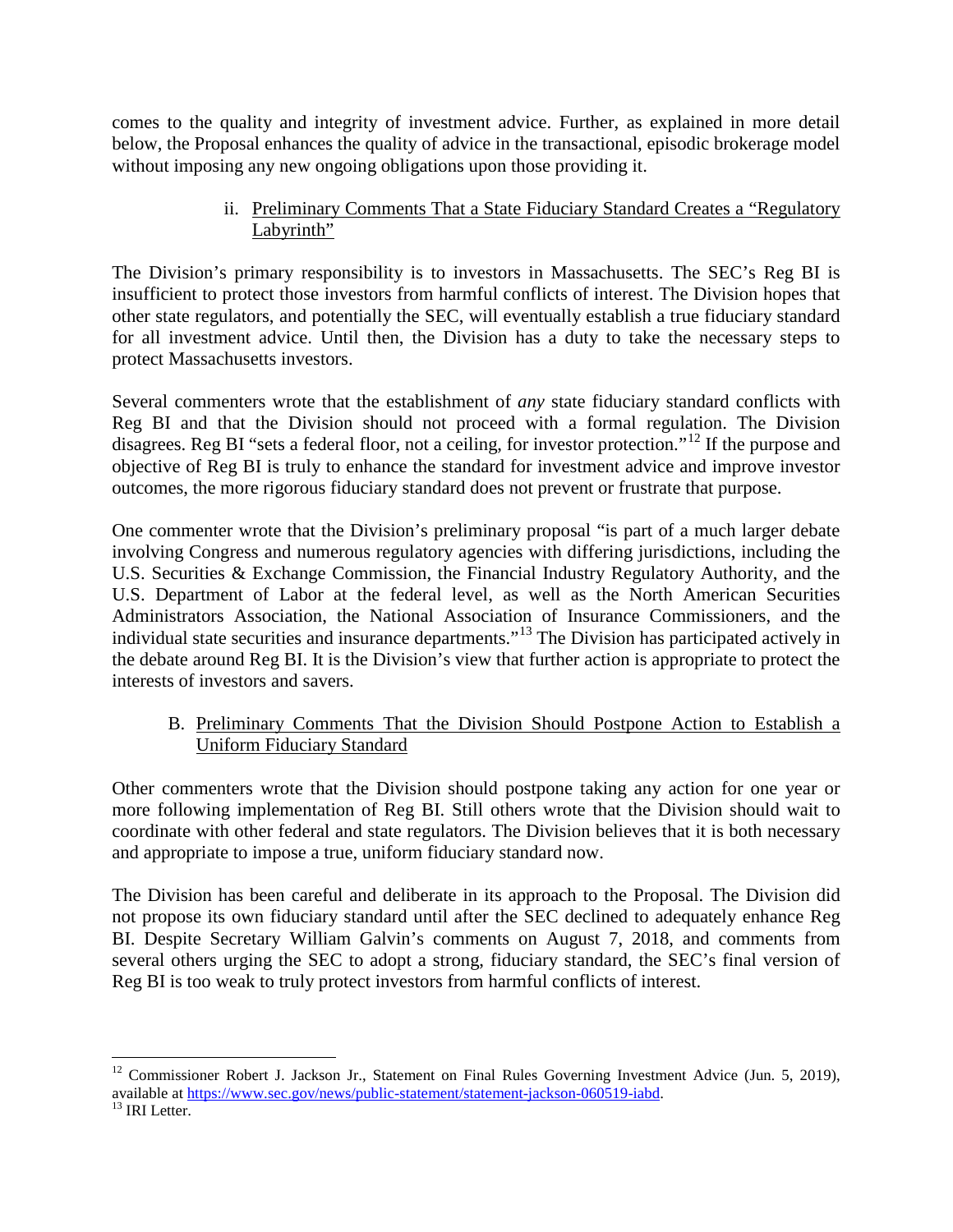As described above, the Division received and reviewed preliminary comments over approximately six weeks. After the preliminary comment period, the Division developed the current Proposal over approximately four months with that preliminary feedback and comments in mind.

The time to establish a true uniform fiduciary standard to protect Massachusetts investors is now, before industry habit and practices harden around Reg BI and form a barrier to further improvements.

# **3. Summary of the Proposal and Application of the Fiduciary Conduct Standard**

The Proposal is based on the common-law fiduciary principles of care and loyalty. Under the Proposal, each broker-dealer, agent, investment adviser, and investment adviser representative must make recommendations and provide advice based on what is best for the customer or client, without regard to the interests of any other person. The failure to adhere to the fiduciary principles in the Proposal would be enforced as "unethical or dishonest conduct or practices" pursuant to M.G.L. c. 110A, § 204(a)(2)(G). The Proposal articulates a flexible, principle-based standard, and the application and scope of that standard will vary depending on the nature of the business and the relationship with the customer or client.

# A. Scope of the Fiduciary Duty

The Proposal applies to all investment advice and the recommendations provided in one's capacity as a broker-dealer, agent, investment adviser, or investment adviser representative, regarding any investment strategy, the opening of or transferring of assets to any type of account, or the purchase, sale, or exchange of any security, commodity, or insurance product.

## i. Application to Advice and Recommendations Regarding Commodity and Insurance Products by Registered Firms and Individuals

The Division added an explicit reference to recommendations regarding the purchase, sale, or exchange of any commodity or insurance product subsequent to the preliminary comment period. Many broker-dealers, agents, investment advisers, and investment adviser representatives recommend and provide advice regarding products that are typically not "securities" under M.G.L. c. 110A, such as annuities and real estate portfolios. In most cases, the advice about nonsecurities is provided in conjunction with the brokerage or investment advisory relationship, which imparts a degree of trust and confidence in the recommendations. While the Division does not take any position on annuities generally, the Division has seen numerous abusive practices involving the sale of annuities. This is exacerbated by the complexity of these products, the often-high costs and fees, and the high commissions for selling them.

Given the overlap of securities-related and non-securities-related advice, the Division has a strong interest in regulating the conduct of its registrants regardless of the presence or absence of securities. This interest is reflected in the Division's express statutory authority to take action against any applicant or registrant who "has engaged in any unethical or dishonest conduct in the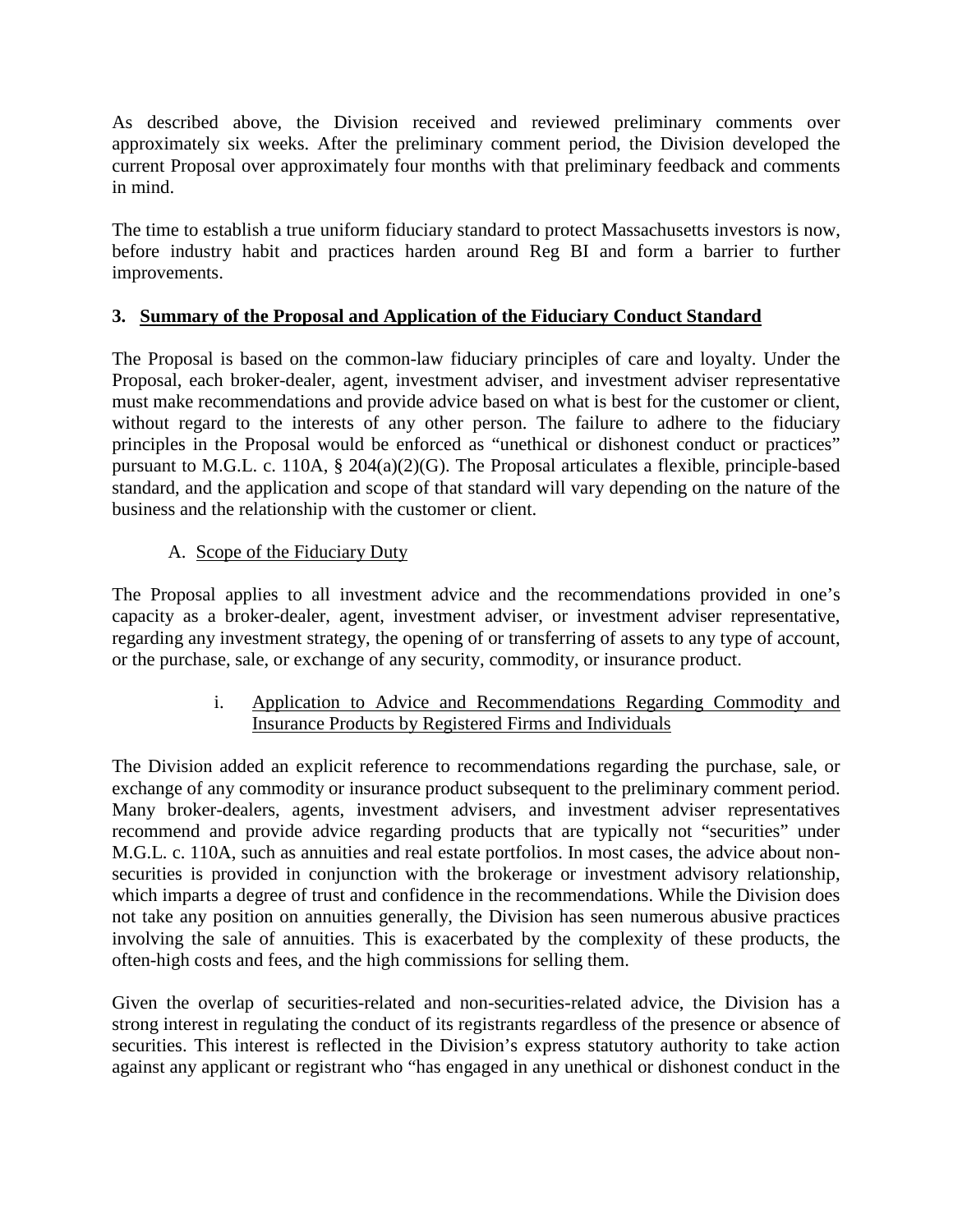securities, *commodities or insurance business*."<sup>[14](#page-5-0)</sup> The addition of this language to the Proposal is therefore consistent with Section 204(a)(2)(G) and is necessary to protect investors.

Multiple commenters wrote that variable annuities and insurance products are not within the jurisdiction of the Division, and that the Proposal should expressly state that it does not apply to annuities. The Division acknowledges that annuities are not considered securities under M.G.L. c. 110A. However, the Division has a strong interest in regulating the conduct of its registrants, and disagrees that the sale of annuities should be explicitly excluded from the Proposal.

# ii. "Recommendation" and "Advice"

Multiple commenters asked the Division to define "advice" and "recommendation," with some requesting specifically that the Division align these terms with the "call to action" concept in FINRA Rule 2111. The Division believes that these terms are commonly used and clear on their face. The Division acknowledges the FINRA interpretation of these terms, but declines to define them rigidly, particularly in the principle-based context of the Proposal.

# iii. "Customer" and "Client"

The Proposal applies to recommendations made and advice provided to a customer or client. "Customer" and "client" are defined to include both current and prospective customers and clients. Therefore, when a person or business that is required to act as a fiduciary pursuant to 950 CMR 12.207 makes a recommendation or provides advice, it is immaterial whether the recipient acts on it or ultimately becomes a customer or client.

These terms are defined to exclude certain institutional investors, including banks and similar entities, insurance companies, investment companies, other broker-dealers, investment advisers and federal covered advisers, and other sophisticated institutional buyers. One commenter wrote that the Division should include institutional investors as customers or clients to whom a fiduciary duty is owed. However, the Division believes that the current definition strikes an appropriate balance between those who need the protection of a fiduciary standard and those who do not.

# B. Application of the Fiduciary Duty to Episodic and Ongoing Advice Relationships

While all broker-dealers, agents, investment advisers, and investment adviser representatives will owe duties of care and loyalty, the precise scope of these fiduciary principles will vary based on the nature of the relationship with the customer or client. Specifically, the Proposal accommodates both ongoing advice relationships and truly episodic advice relationships.

# i. Episodic Advice Relationships

Every person and business required to act as a fiduciary under the Proposal must do so "when providing investment advice or recommending an investment strategy, the opening of or transferring of assets to any type of account, or the purchase, sale, or exchange of any security,

<span id="page-5-0"></span><sup>&</sup>lt;sup>14</sup> M.G.L. c. 110A, § 204(a)(2)(G) (emphasis added).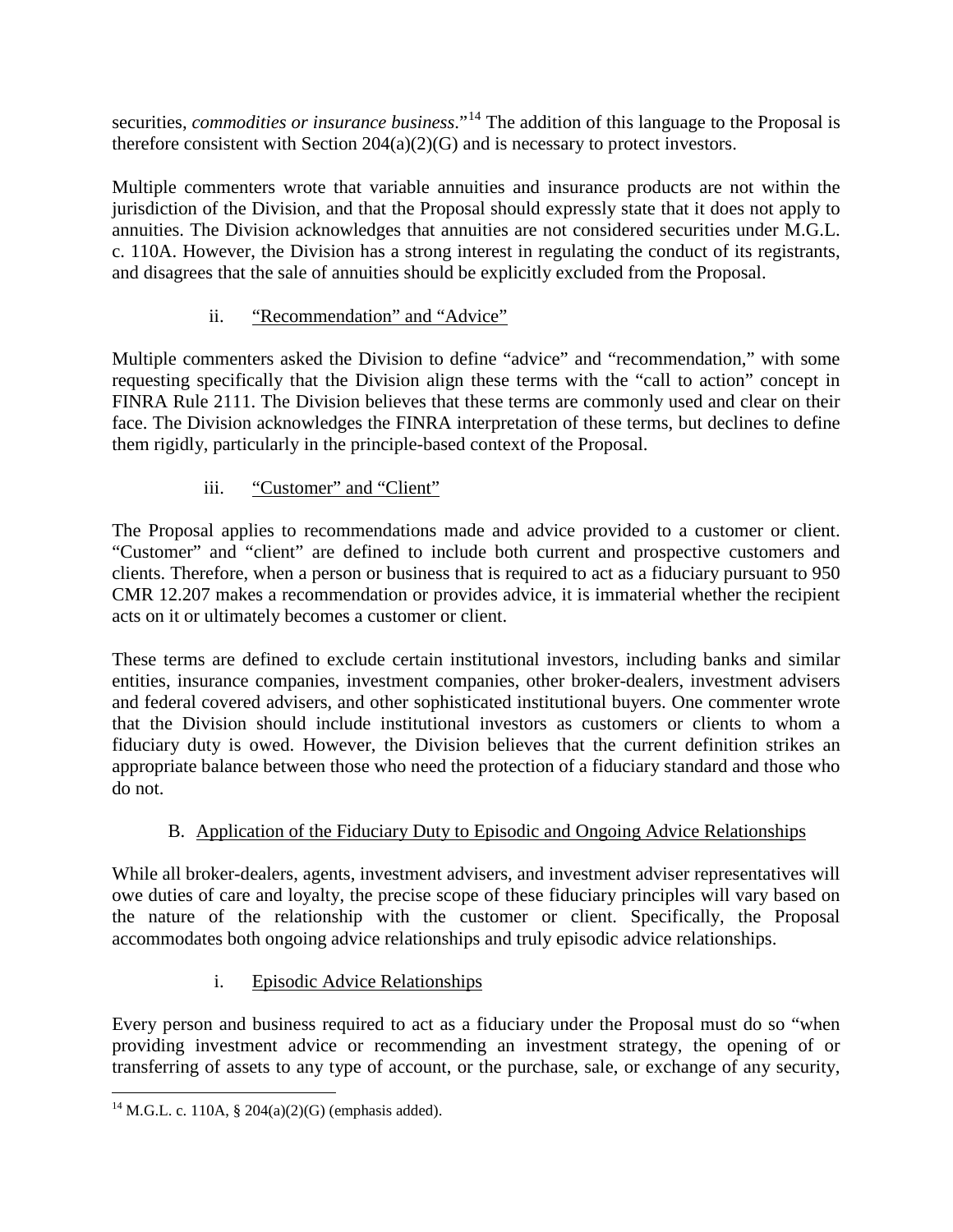commodity, or insurance product."<sup>[15](#page-6-0)</sup> The fiduciary obligation pursuant to this provision extends through the provision of advice or recommendations, as well as the implementation of that advice. This provision does not impose any ongoing duty where one does not already exist, whether to monitor the account or otherwise.

The Division disagrees with those commenters who argued that imposing a fiduciary duty on broker-dealers and agents when making recommendations would necessarily impose an ongoing duty to monitor accounts. The Division acknowledges that the duty of care for *investment advisers and investment adviser representatives* has been interpreted to require ongoing monitoring of accounts when the investment adviser has an ongoing relationship with the client and is compensated with a periodic asset-based fee.<sup>[16](#page-6-1)</sup> However, this is due to the precise nature of that advisory relationship, not an immutable aspect of the fiduciary duty.[17](#page-6-2)

#### ii. Ongoing Advice Relationships

In certain circumstances, the Proposal would impose ongoing obligations, including the obligation to monitor the customer's or client's portfolio on an ongoing basis. These circumstances account for relationships that look like investment advisory relationships. Brokerdealers and agents would be subject to such ongoing duties when the broker-dealer or agent is *acting like* an investment adviser, or where the broker-dealer or agent leads the customer or client to reasonably believe that the broker-dealer or agent will act in such a manner. This approach is designed to be consistent with the nature of the relationship, as well as the customer's or client's reasonable expectations. Under this provision in the Proposal, brokerdealers and agents cannot shield themselves from ongoing duties behind boilerplate disclosures and contract provisions while promising customers a more holistic relationship.

The Division added proposed 950 CMR 12.207(1)(c) subsequent to the preliminary comment period. This provision presumes that the use of certain titles and professional designations will result in a customer or client having a reasonable expectation that they are in a relationship of trust and confidence and that their portfolio will be monitored on an ongoing basis.<sup>[18](#page-6-3)</sup> The 2008 RAND Report found that the use of such titles has contributed to the blurring of the distinction between investment advisers and broker-dealers in the eyes of consumers.<sup>[19](#page-6-4)</sup> There is undoubtedly marketing value in being seen as an "adviser" instead of a "broker." In a paper published in 2019, a finance professor at the University of Southern Maine described the results of a survey he conducted to show how U.S. consumers perceive commonly used financial

<span id="page-6-1"></span><span id="page-6-0"></span><sup>&</sup>lt;sup>15</sup> *See* proposed 950 CMR 12.207(1)(a).<br><sup>16</sup> Commission Interpretation Regarding Standard of Conduct for Investment Advisers, 84 Fed. Reg. 33,669, 33,672<br>(Jul. 12, 2019).

<span id="page-6-2"></span><sup>&</sup>lt;sup>17</sup> *See*, *cf.*, Arthur B. Laby, Fiduciary Obligations of Broker-Dealers and Investment Advisers, 55 Vill. L. Rev. 701, 727 (stating that "the adviser's fiduciary duty would be commensurate with the scope of the relatio

<span id="page-6-3"></span> $18$  Cf., id. ("The phrase 'management services' connotes an ongoing relationship, which extends beyond the time a particular trade is made.").

<span id="page-6-4"></span><sup>&</sup>lt;sup>19</sup> RAND Report at 19 (stating that "the line between investment adviser and broker-dealers has become further blurred, as much of the recent marketing by broker-dealers focuses on the ongoing relationship between the broker and the investor and as brokers have adopted such titles as 'financial advisor' and 'financial manager'").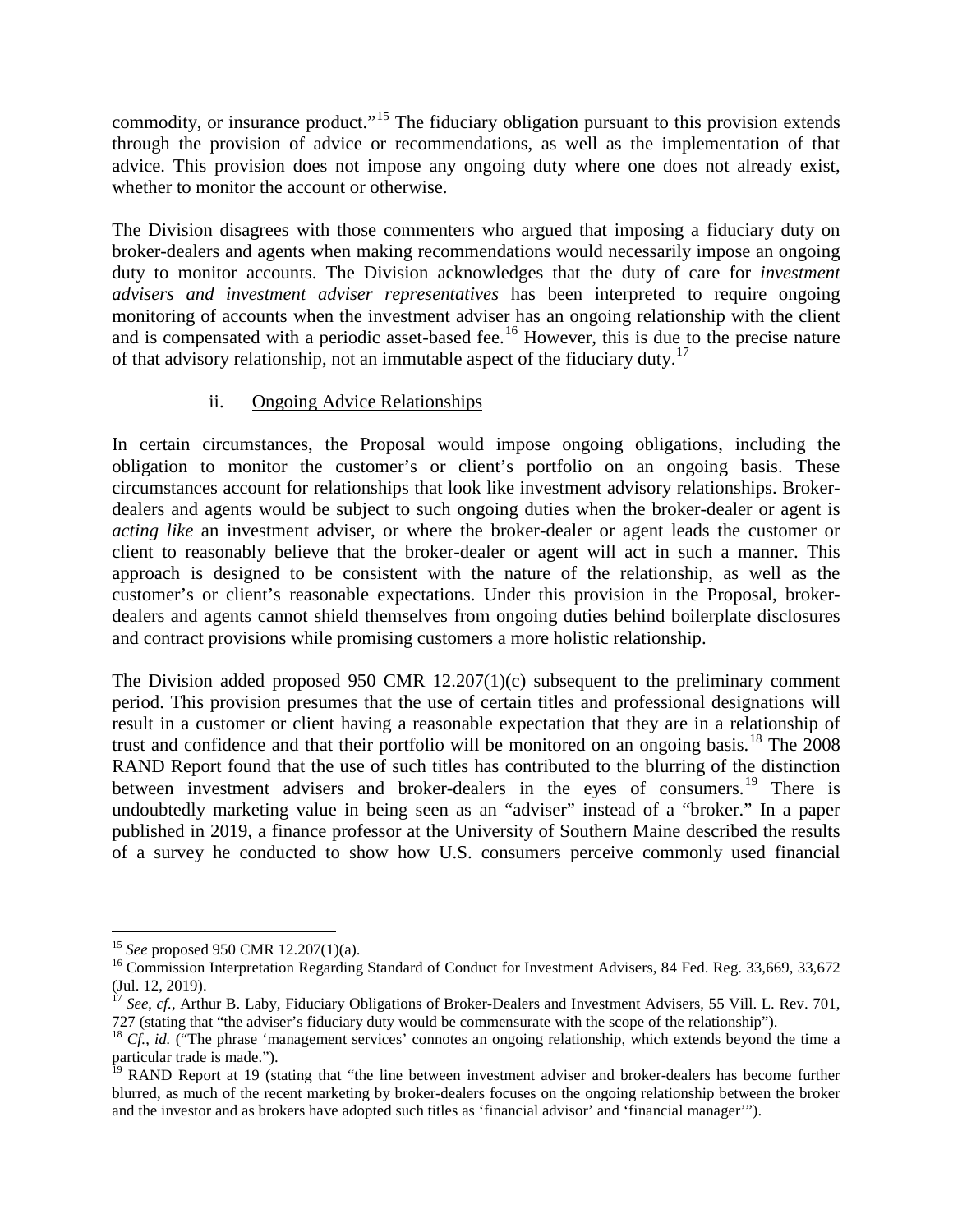professional titles.<sup>[20](#page-7-0)</sup> The author found that titles such as "financial planner," "financial advisor," and "financial counselor" scored highest on positive traits like honesty, trustworthiness, helpfulness, and work ethic, while the "broker" title scored the lowest in honesty, serving the interest of others, trustworthiness, helpfulness, depth, and caring.

The Proposal does not prohibit the use of these titles. However, the Proposal requires that those using these titles observe ongoing obligations consistent with the expectations of consumers.

# C. Scope and Application of the Duty of Care

Under the Proposal, the duty of care requires each broker-dealer, agent, investment adviser, and investment adviser representative to use the care, skill, prudence, and diligence that a person acting in a like capacity and familiar with such matters would use, taking into consideration all of the relevant facts and circumstances. For purposes of this provision, each must make reasonable inquiry into the risks, costs, and conflicts of interest of a recommendation, as well as the customer's or client's investment objectives, risk tolerance, financial situation, and needs, and any other relevant information.

One commenter suggested that the Division include a safe harbor for the duty of care if a brokerdealer complies with FINRA Rule 2111 (Suitability), or presume that compliance with FINRA Rule 2111 satisfies the duty of care. While the duty of care under the Proposal will at times parallel the scope of other rules, situations may arise in which those other rules are insufficient to meet the fiduciary principles in the Proposal. Therefore, the Division respectfully declines to restrict the principle articulated in the Proposal by creating such a safe harbor or presumption.

One commenter suggested that the Division state that maintaining the records required under federal law, including Reg BI, will be deemed to satisfy the duty of care. However, the duty of care is a conduct standard, not a recordkeeping standard. The Division again respectfully declines to create such a safe harbor.

One commenter wrote that the requirement to make reasonable inquiry into "any other relevant information" is overbroad. Another commenter wrote that the information gathering requirement would require firms to expand the universe of information they currently collect to include "information that would frequently have no bearing on the recommendation[.]" The Division disagrees. Those providing advice must use their judgment to decide what information is relevant, using the appropriate care, skill, prudence, and diligence. If information has no bearing on the recommendation, then the broker-dealer, agent, investment adviser, or investment adviser representative must determine whether that information is relevant, using the requisite care, skill, prudence, and diligence.

## D. Scope and Application of the Duty of Loyalty

Under the Proposal, the duty of loyalty requires each broker-dealer, agent, investment adviser, and investment adviser representative to make all reasonably practicable efforts to avoid

<span id="page-7-0"></span><sup>&</sup>lt;sup>20</sup> Derek T. Tharp, Consumer Perceptions of Financial Advisory Titles and Implications for Title Regulation, Mercatus Working Paper, Mercatus Center, George Mason University (2019).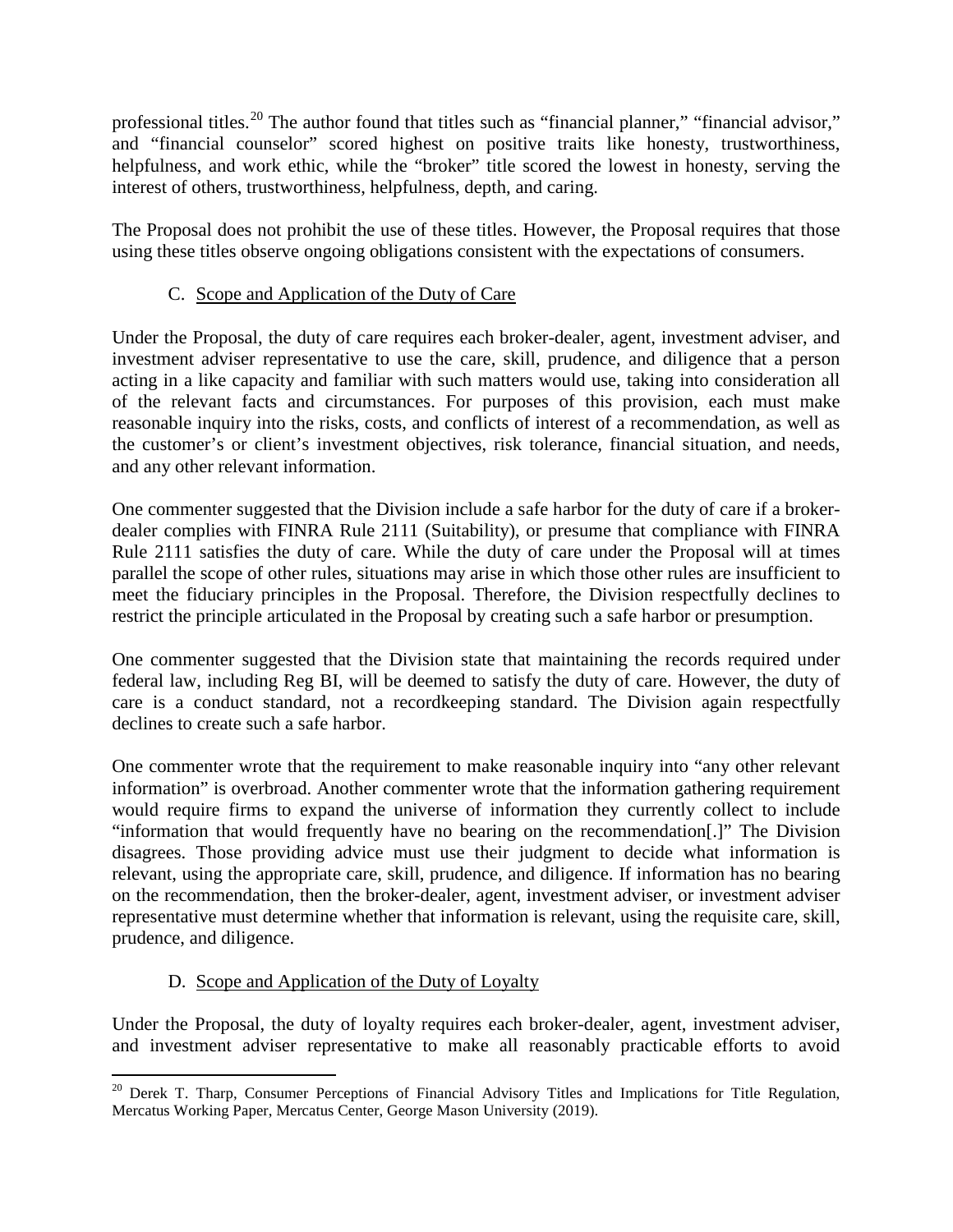conflicts of interest, eliminate conflicts that cannot be avoided, and mitigate conflicts that cannot be avoided or eliminated. The remaining material conflicts (those that cannot be avoided or eliminated) must be fully and clearly disclosed. Finally, recommendations must be made and advice must be provided without regard to the financial or any other interest of any person other than the customer or client. Disclosure or mitigation alone is insufficient to satisfy the duty of loyalty under the Proposal.

# i. Management of Conflicts of Interest

Several commenters wrote that disclosure alone should be deemed sufficient to satisfy the duty of loyalty for some or all conflicts of interest. While the Division declines to allow all conflicts to be disclosed away, the Division acknowledges that some conflicts cannot reasonably be avoided or eliminated. The Division modified the preliminary proposal to include the principlebased order of operations approach articulated above. Notwithstanding the modified approach, disclosure or mitigation alone will not satisfy the duty of loyalty. Even where conflicts are disclosed, all advice and recommendations must be provided with complete focus on what is best for the customer or client, and "without regard to" the interests at the heart of those conflicts.

## ii. Providing Advice and Recommendations "Without Regard To" the Interest of Those Other Than the Customer or Client

Several commenters objected to the requirement to provide advice and recommendations "without regard to" the interest of anyone other than the customer or client. Many of these commenters argued that it is impossible for broker-dealers and those receiving transaction-based compensation to disregard their own interests because they need to generate a certain amount of income or revenue. Other commenters argued that this requirement effectively prohibits transaction-based compensation. The Division disagrees. The Proposal does not prohibit compensation, revenue, or profit. Rather, the Proposal requires simply that those conflicting interests cannot motivate or influence the advice or recommendations provided. In this regard, the Proposal mirrors the fundamental fiduciary principles in section 913 of Dodd-Frank.<sup>[21](#page-8-0)</sup>

## iii. Sales Contests, Quotas, and Special Incentive Programs

Under the Proposal, it will be presumed a breach of the duty of loyalty for a broker-dealer, agent, investment adviser, or investment adviser representative to make a recommendation or provide advice "in connection with any sales contest, implied or express quota requirement, or other special incentive program." Sales contests, quotas, and other special incentives provide no benefit to the customer or client, and are therefore repugnant to the principle of loyalty. Although Reg BI prohibits certain sales contests limited to certain securities or types of securities within a limited period of time, the Division believes that Reg BI does not go far enough to curb the myriad known abuses that have resulted from these and similar practices. Recommendations and advice that are truly best for the customer or client should not require any extra incentive.

<span id="page-8-0"></span><sup>&</sup>lt;sup>21</sup> Dodd-Frank, § 913(g)(2) (codified at 15 U.S.C. § 80b-11(g)(1)) (directing the SEC to require "all brokers, dealers, and investment advisers" to "act in the best interest of the customer *without regard to the financial or other interest of the broker, dealer, or investment adviser providing the advice*") (emphasis added).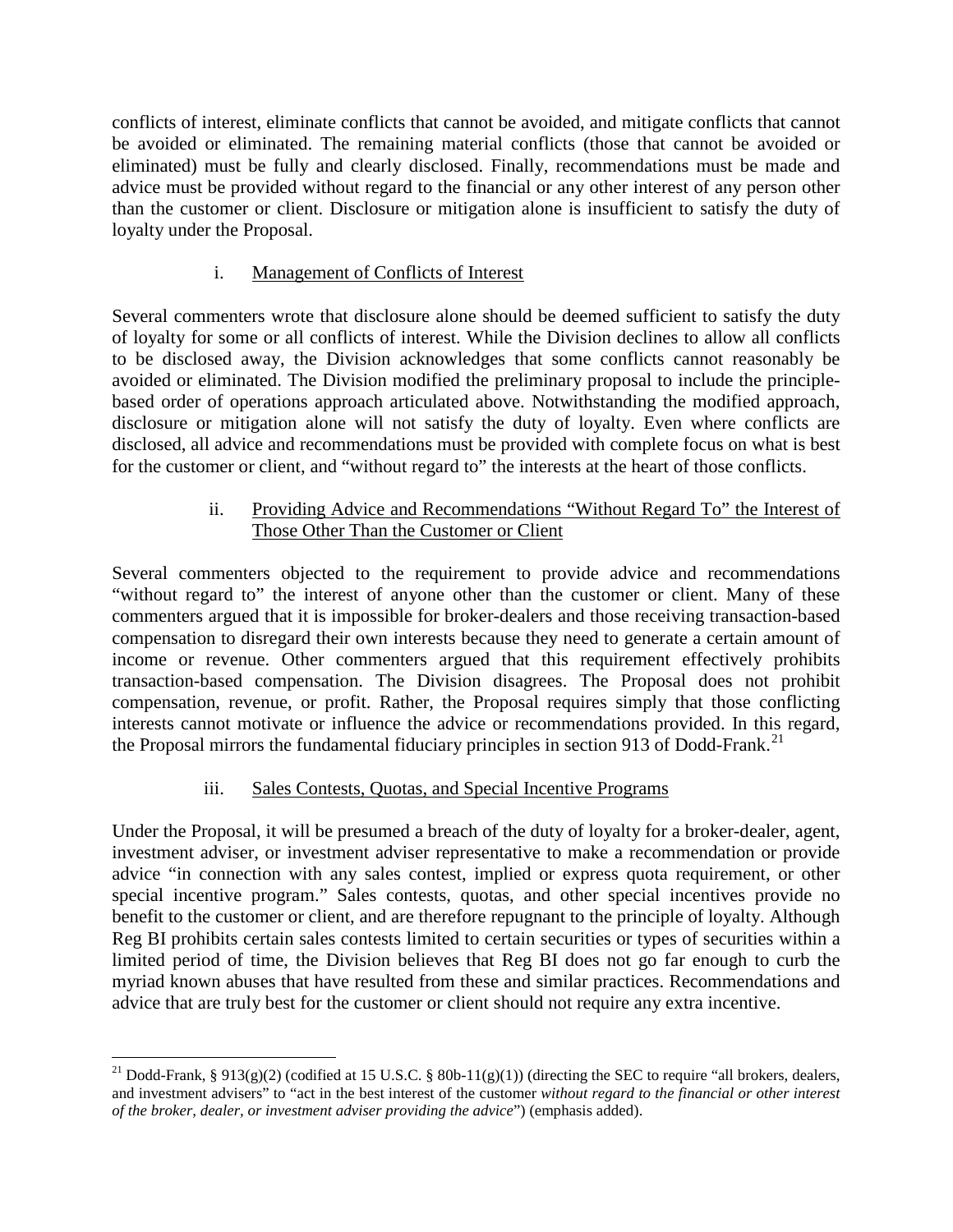### iv. "Best of the Reasonably Available Options" Standard

The Division's preliminary proposal included a presumption of breach of the duty of loyalty

for offering or receiving direct or indirect compensation to or from a brokerdealer, agent, or adviser for recommending an investment strategy, the opening of or transferring of assets to a specific type of account, or the purchase, sale, or exchange of any security that is not the best of the reasonably available options for the customer or client.

The preliminary proposal also included a safe harbor for the receipt or payment of transactionbased compensation if the compensation was reasonable, transaction-based compensation "represents the best of the reasonably available remuneration options for the customer or client," and the duty of care is otherwise satisfied.

Many commenters were opposed to these provisions, or sought clarification on their meaning. The vast majority of these commenters sought clarification of how "best" would be defined, given the broad range of products, services, fees, and investor needs. Some of these commenters wrote that the "best of" concept was misplaced because the duty of loyalty typically applies to the process and incentives, rather than finding the "best" result. One commenter urged that there should still be a potential breach of the duty of loyalty even where the investment was the best of the reasonably available options.

After considering the preliminary comments, the Division did not include language related to the presumption and safe harbor in the Proposal. The Division believes that the principle-based standards in the Proposal as written provide an adaptable framework that accounts for the principle animating these provisions. Among other circumstances, the Division intends to pursue enforcement action for breach of the duty of loyalty if transaction-based compensation is paid or received for a recommendation or advice, and other options were available which would have been less remunerative or reasonably expected at the time of the recommendation to result in a better outcome for the customer or client. Likewise, the Division intends to pursue enforcement action for breach of the duty of loyalty if transaction-based compensation is unreasonable or if another available compensation structure would result in a greater benefit to the customer or client.

These are not the only circumstances in which the Division will pursue enforcement action for breach of the duty of loyalty. Rather, these examples illustrate the continued application of the principle that the Division initially intended to convey in the preliminary proposal with the presumption and safe harbor. The omission of these examples from the Proposal does not indicate that they will not apply.

#### v. Commissions and Principal Transactions

Several commenters also expressed concern about and sought clarification on the extent to which the duty of loyalty would impact the availability of principal transactions, affiliated and proprietary products, and limited product offerings. Many of these commenters pointed out the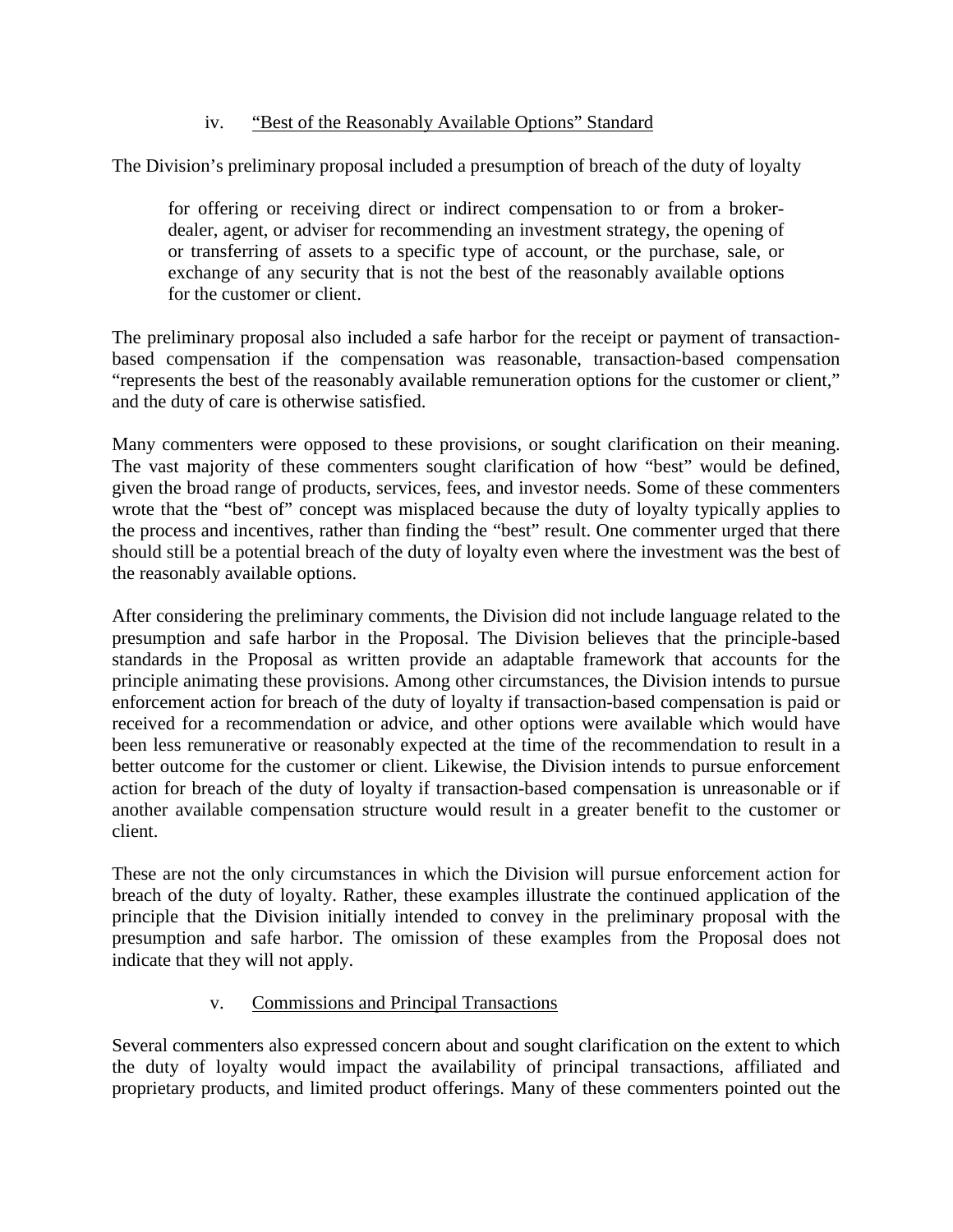potential negative impact on the municipal bond market in Massachusetts if principal transactions were effectively prohibited. Some of these commenters requested that the Division explicitly permit these transactions in the rule text. The Division does not believe that it is necessary or appropriate to include these transactions in the text of the Proposal itself. These transactions are not prohibited under the Proposal, but they do present conflicts of interest that must be addressed and managed according to the Proposal. On a case by case basis, the Division may deem it a breach of the duty of loyalty to effect a principal transaction when an agency transaction would have been cheaper for the customer, to recommend an affiliated or proprietary product when a third-party product would be expected to be better for the customer or client, or to limit products offered in a way that disadvantages some or all of a firm's customers or clients.

Several commenters expressed concern that the Proposal would inadvertently force the elimination of transaction-based compensation. One commenter urged the Division to ban commissions entirely. After careful consideration, the Division does not agree that such a course of action is necessary or appropriate. The duty of loyalty does not prohibit the payment or receipt of transaction-based compensation. However, this form of compensation creates a conflict that must be addressed and managed in accordance with the Proposal. The Division believes that the framework of the Proposal is sufficient to address the inherent conflict resulting from the existence of transaction-based compensation.

## E. Continued Application of the Suitability Standard

In addition to the fiduciary conduct standard defined in 950 CMR 12.207, the Proposal includes amendments to its existing regulations at 950 CMR 12.204 and 950 CMR 12.205. These modifications are intended to emphasize the primacy of the fiduciary duty over the existing suitability standard, while maintaining suitability as an enforceable standard for those relationships and transactions that are expressly excluded from 950 CMR 12.207. These excluded relationships and transactions include advice and recommendations by those acting as ERISA fiduciaries, as well as recommendations and advice provided to those sophisticated institutional investors excluded from the definition of "customer" and "client."

## **COMMENT SUBMISSION PROCESS**

The Division should receive written comments on the proposed amended regulations no later than **Tuesday, January 7, 2020 at 5:00 p.m.** 

**We will post comments on the Massachusetts Securities Division website and comments are subject to public records laws. We do not edit personal identifying information from submissions; submit only information that you wish to make available publicly.**